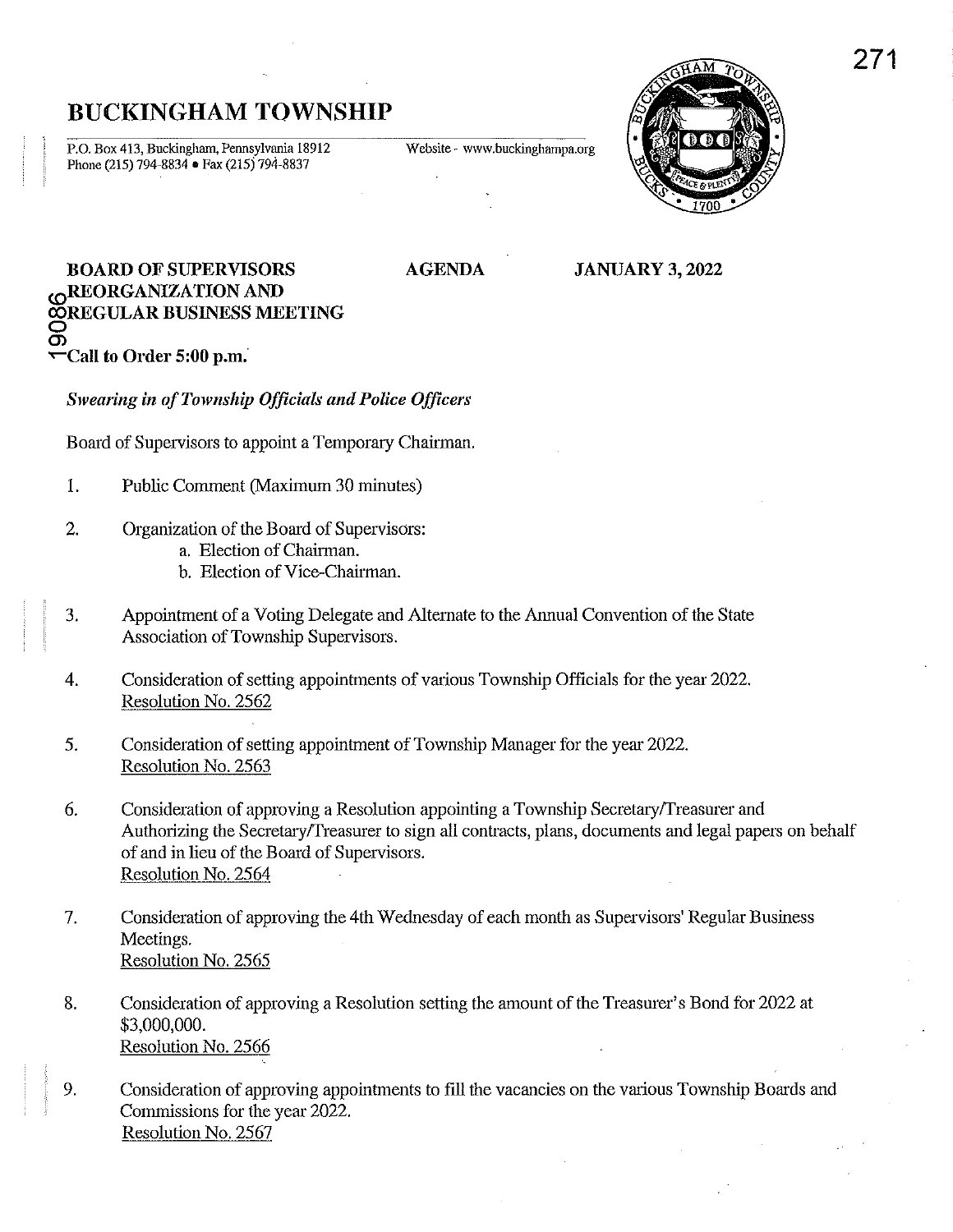## 272

### BOARD OF SUPERVISORS REORGANIZATION AND REGULAR BUSINESS MEETING JANUARY 3, 2022 PAGE 2

- 10. Consideration of appointing Bee, Bergvall & Co., P.C. of Warrington, Pennsylvania, to audit the 2021 fiscal affairs of the township and the township officers. Resolution No. 2568
- 11. Consideration of approving a Resolution setting pay rates for non-unifonned employees for the year 2022. Resolution No. 2569
- 12. Consideration of approving a Resolution affirming the holiday schedule for Township Non-Uniformed Employees for the year 2022. Resolution No. 2570
- 13. Consideration of approving a Resolution appointing an officer to provide tax certifications for the year 2022. Resolution No. 2571
- 14. Consideration of approving Resolution No. 2572, Replacing Resolution No. 2443, Establishing a Fee Schedule of Subdivision and Land Development, Zoning, Building and Other Fees.
- 15. Consideration of approving Resolution No. 2573, Re-Appointing Chief of Police.
- 16. Consideration of approving the Agreement between Buckingham Township and Central Bucks Emergency Medical Services for the Year 2022.
- 17. Consideration of approving the Agreement between Buckingham Township and Midway Volunteer Fire Company for the term of January 15, 2022 to January 14, 2023.
- 18. Consideration of approving the Agreement between Buckingham Township and Lingohocken Volunteer Fire Company for the term of January 15, 2022 to January 14, 2023.
- 19. Consideration of approving the Agreement between Buckingham Township and Doylestown Fire Company for the term of January 15, 2022 to January 14, 2023.
- 20. a. Consideration of approving Payment Request No. 16, to Premier Builders, Inc. for work completed on the Buckingham Township Water and Wastewater Department Facility-General Contract, in the amount of \$74,367.08.
	- b. Consideration of approving Payroll for the weeks ending December 19, 2021 and January 2, 2022, and the Bill List for the meeting of Janumy 3, 2022.
- 21. Consideration of approving draft Supervisor's Minutes of the December 14, 2021 Work Session and December 14, 2021 Regular Business Meeting.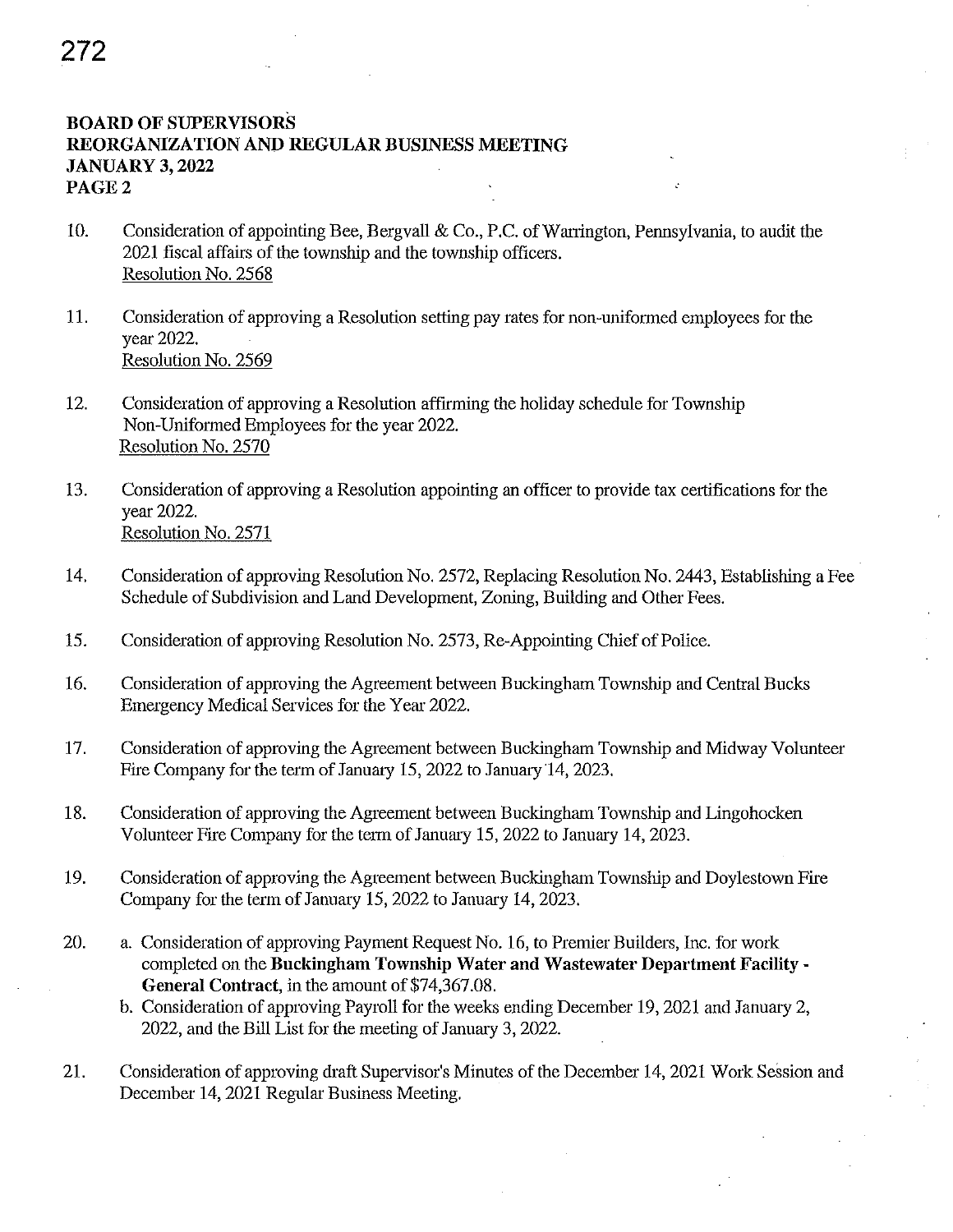### BOARD OF SUPERVISORS REORGANIZATION AND REGULAR BUSINESS MEETING JANUARY 3, 2022  $\mathcal{L}$ ÷.

PAGE 3

- 22. Consideration of accepting various Departmental Minutes and Advisory Body Minutes.
- 23.  $\boldsymbol{\circ}$ CO o Consideration of agreeing to the Developer's Request for an Extension of time within which to complete the Improvement as set forth in the Stormwater Facility Development Contract to January 7, 2023, covering "Raymond J. Flynn and Tamara F. Flynn", Tax Map Parcel #06-010-184.
- $-24.$ Consideration of agreeing to the Developer's Request for an Extension of time within which to complete the Improvement as set forth in the Land Development Contract to January 14, 2023, covering "Bucks County Airport Authority, PH1", Township File LD 2001-03A.

### 25. ESCROW RELEASES:

| "Sycamore Hollow Farms"<br>(Histand Tract) – Lot $1$ ",<br>Township File SA 2010-01 | Request for Release #4 | \$5,759.89<br>recommended for release  |
|-------------------------------------------------------------------------------------|------------------------|----------------------------------------|
| "Sycamore Hollow Farms"<br>(Histand Tract) – Lot $2$ ",<br>Township File SA 2010-01 | Request for Release #4 | \$84,447.00<br>recommended for release |

26.

Additional Business / Manager's Items:

- The next Bom'd of Supervisors Work Session and Regular Business Meeting meetings m'C scheduled on January 26, 2022, beginning at 6:00 p.m.
- Consideration of approving the quote for dead tree removal at The Ridings Spray Site to Warwick Tree Service in the estimated amount of \$52,000.00.
- Consideration of approving the Purchase Order to James O'Neill Masonry LLC in the amount of \$18,600.00 for bridge repairs.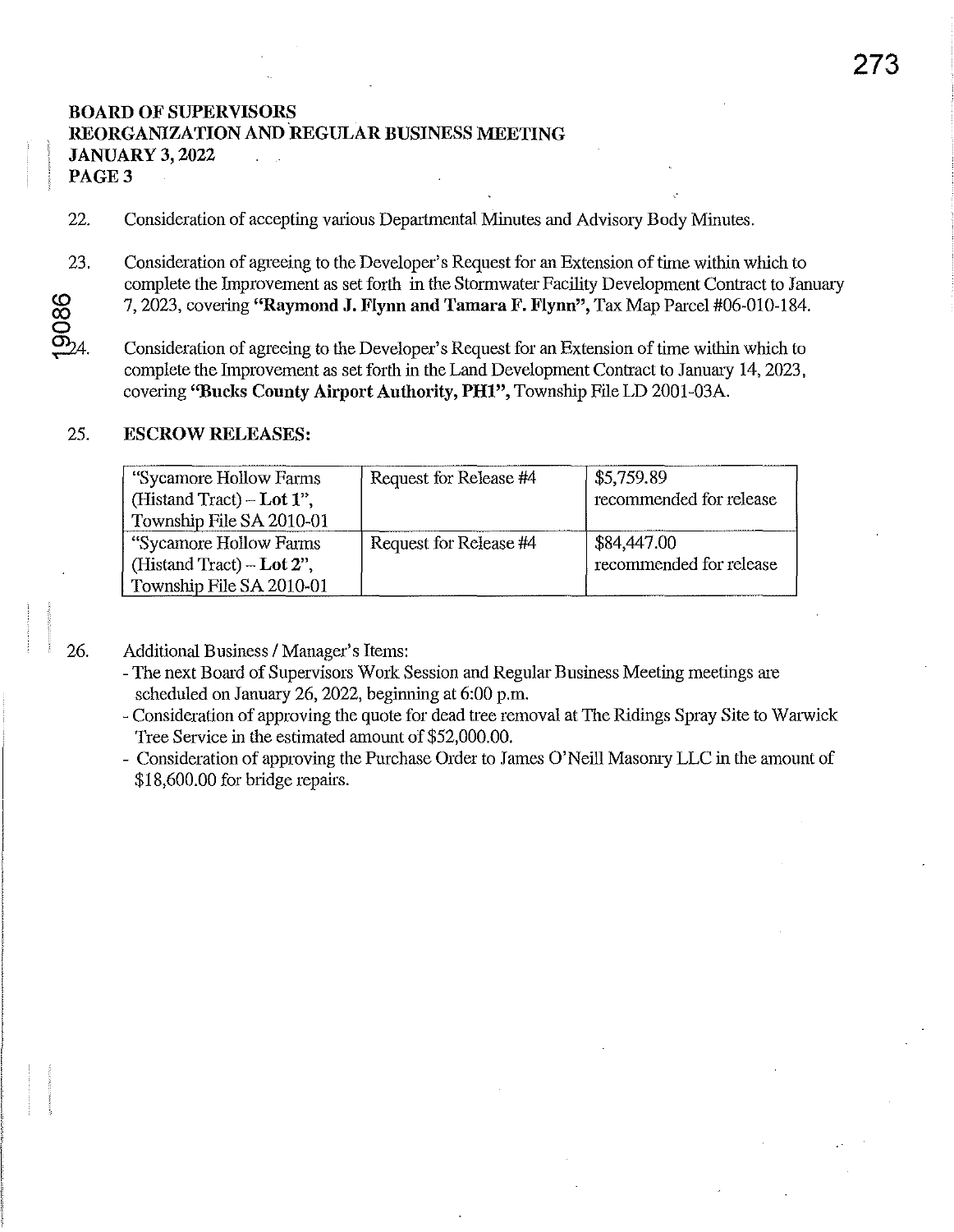The Reorganization and Regular Business meeting of the Buckiugham Township Board of Supervisors was held January 3, 2022 in the Township Building, 4613 Hughesian Drive, Buckingham, Pennsylvania.

Present: Jon Forest Paul Calderaio Maggie Rash

Judge Maggie Snow was present to swear in new police officers Justin Gerding and Ryan Hickman, promotions to Corporal Jessica Hannah and Corporal Kevin Myslinski, as well as Tax Collector Ann Calderaio. Several family members were also present to celebrate the meaningful occasion.

Mr. Forest led The Pledge of Allegiance at 5:30 p.m.

### **Appointment of Temporary Chairman**

*Mr. Calderaio made a motion, seconded by Mr. Forest to appoint Mrs. Rash the Temporary Chairman of the Board of Supervisors. The motion carried unanimously.* 

*Mr. Forest announced that Mrs. Rash was sworn into office by Mrs. Wicen, a notary public, earlier this afternoon. Mrs. Rash said she* is *very happy to serve another six years on the Board of Supervisors.* 

### **PUBLIC COMMENT**

*No Activity.* 

### **BUSINESS**

### **Organization of the Board of Supervisors:**

### **a. Election of Chairman.**

*Mrs. Rash made a motion, seconded by Mr. Forest, to appoint Mr. Calderaio Chairman of the Board of Supervisors. The motion carried unanimously.* 

### **b. Election of Vice Chairman.**

*Mr. Calderaio made a motion, seconded by Mrs. Rash, to appoint Mr. Forest Vice Chairman of the Board of Supervisors. The motion carried unanimously.* 

*Mr. Calderaio assumed the Chairman's duties for the remainder of the meeting.* 

**Appointment of a Voting Delegate and Alternate to the Annual Convention of the State Association of Township Supervisors.**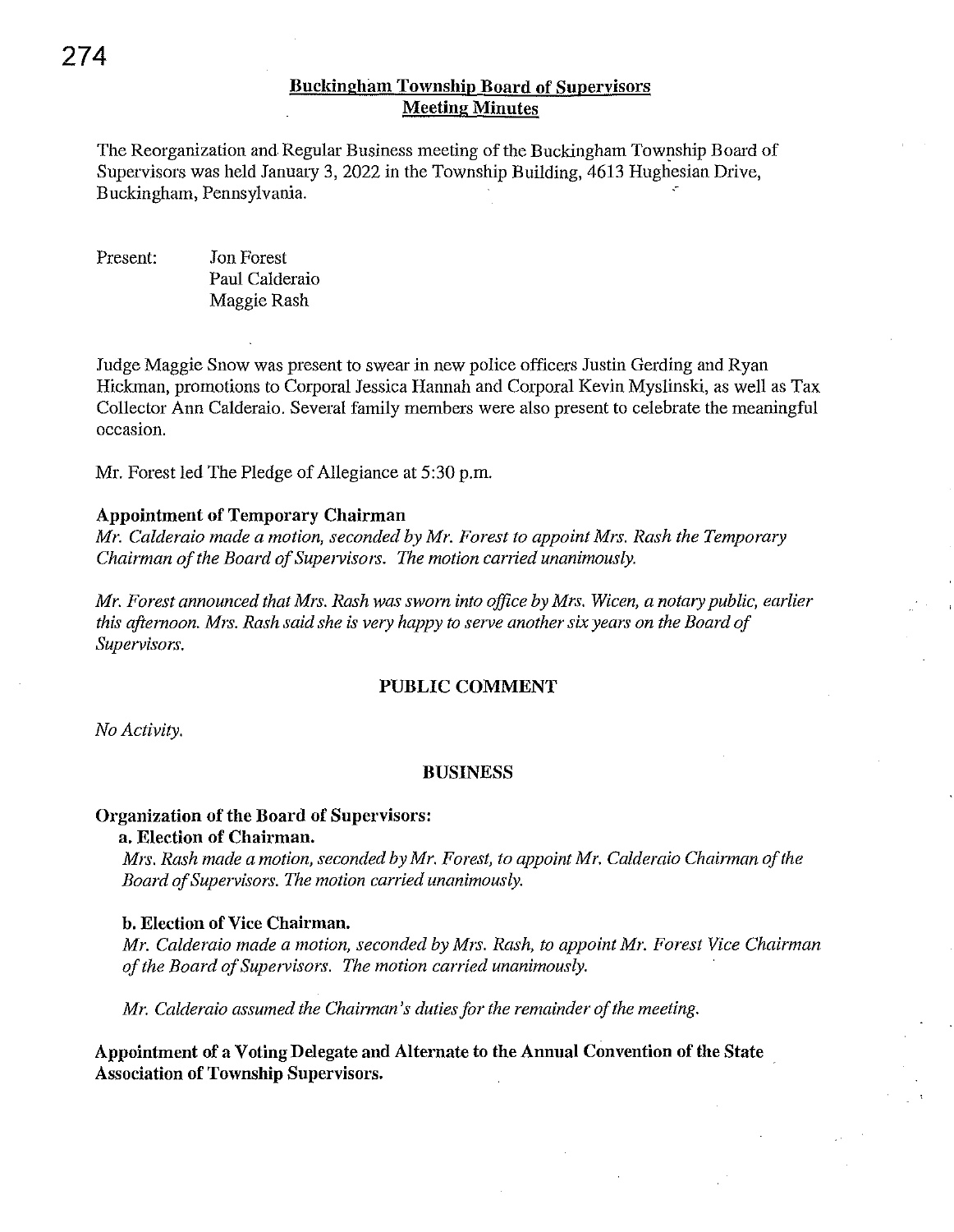Board of Supervisors Minutes of Reorganization and Regular Business Meeting - January 3, 2022 Page 2 of 9

*Mr. Calderaio made'a motion, seconded by Mr. Forest, to appoint Mrs. Rash as the Voting Delegate to the Annual Convention of the State Association of Township Supervisors. The motion carried unanimously.* 

*Mr. Forest made a motion, seconded by Mrs. Rash, to appoint Mr. Calderaio as Alternate to the Annual Convention of the State Association of Township Supervisors. The motion carried*  <0 *unanimously.* 

Consideration of setting appointments of various Township Officials for the year 2022. ..- *Resolution No. 2562* 

*Mr. Calderaio made a motion, seconded by Mr. Forest, to approve Resolution No. 2562 setting appointments of various Township Professionals including:* 

Craig A. Smith, Smith and Porter, P.C., reappointed as Township Solicitor, in accordance with the proposal dated December 9, 202l.

Knight Engineering, Inc., reappointed as Township Engineer, in accordance with the proposal dated December 3, 202l.

Castle Valley Consultants, Inc., reappointed as Water & Wastewater Engineer in accordance with the proposal dated December 10, 2021.

Bucks County Planning Commission, Luke Rosanova reappointed as Planners for Buckingham Township in accordance with the proposal dated December 17, 202l.

Carol Manicone & Derik Sutphin, reappointed as Landscape Review Consultants in accordance with the proposal dated December 3, 2021.

Keystone Municipal Services, Inc., reappointed as Building and Zoning Department services provider in accordance with the proposal dated November 3, 2021.

Larry Hepner, reappointed as Township Agronomist in accordance with the proposal dated November 8, 2021.

*The motion carried unanimously.* 

Consideration of setting appointment of Township Manager for the year 2022. *Resolution No. 2563* 

*Mr. Calderaio made a motion, seconded by Mrs. Rash, to approve Resolution No.* 2563 *setting the appointment of Dana Cozza as the Township Manager for 2022. The motion carried unanimously.* 

Consideration of approving Resolution appointing a Township Secretary/Treasurer and Authorizing the Secretary/Treasurer to sign all contracts, plans, documents and legal papers on behalf of and in lieu of the Board of Supervisors. *Resolution No. 2564* 

*Mr. Calderaio made a motion, seconded by Mrs. Rash, to approve Resolution No.* 2564 *appointing Dana Cozza as Township Secretary and Jill Pistory as Treasurer with authority to sign all contracts, plans, documents and legal papers on behalf of, with the authority of, and in lieu of the Board of Supervisors. The motion carried unanimously.*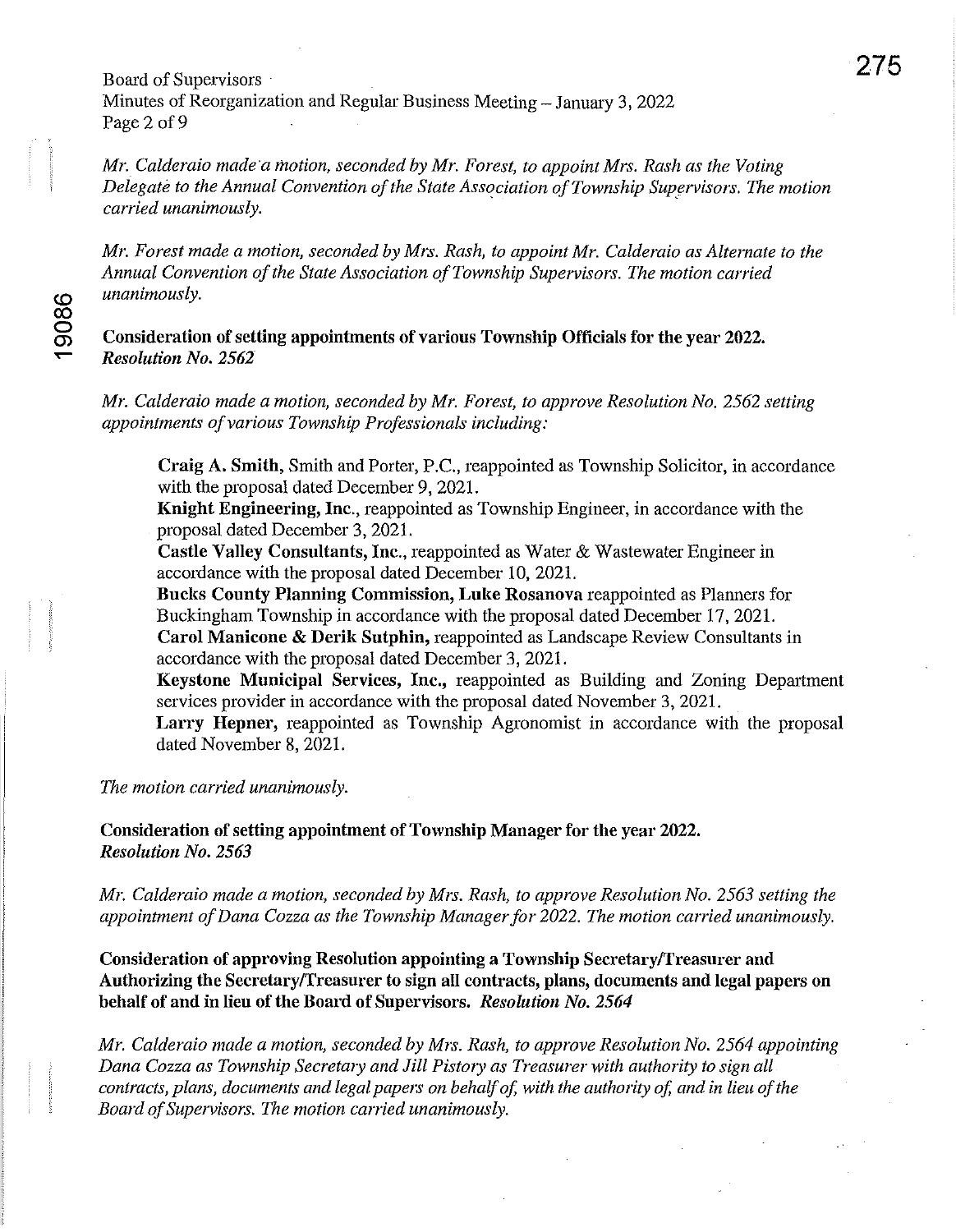$\delta$ Board of Supervisors

Minutes of Reorganization and Regular Business Meeting - January 3, 2022 Page 3 of 9

Consideration of approving the 4th Wednesday of each month as Supervisors' Regular Business Meeting. *Resolution No. 2565* 

*Mr. Calderaio made a motion, seconded by Mrs. Rash, to approve Resolution No.* 2565 *approving the 4th Wednesday of each month as the Buckingham Township Board of Supervisors' Regular Business Meeting, with the Work Session to begin at 6:00 p.m., and the Business Meeting Call to Order at 7:30p.m.* 

Mr. Calderaio noted that in recent years in most months the Board only needs to meet one time per month, as development proposals have slowed considerably and Board business is able to be resolved with one monthly meeting. He said if the second meeting is needed, it may be added.

*The motion carried unanimously.* 

Consideration of approving a Resolution setting the amount of the Treasurer's Bond for 2022 at *\$3,000,000. Resolution No. 2566* 

*Mr. Calderaio made a motion, seconded by Mrs. Rash, to approve Resolution No.* 2566 *setting the amount of the Treasurer's Bondfor 2022 at \$3,000,000. The motion carried unanimously.* 

Consideration of approving appointments to fill the vacancies on the various Township Boards and Commissions for the year 2022. *Resolution No. 2567* 

*Mr. Calderaio made a motion, seconded by Mr. Forest, to approve the following appointments to*  fill two of the three vacancies on the Environmental Advisory Commission for the year 2022: *Appointing Andrea Strout and Ruth Foster. The motion carried unanimously.* 

*Mr. Calderaio made a motion, seconded by MI'. Forest to approve the following appointment to fill the third vacancy on the Environmental AdvisO/y Commission for the year 2022: Scott Yerkes.* 

Mr. Calderaio noted there were three vacancies on the Environmental Advisory Commission this year, and there were four applicants.

*Mr. Calderaio called the vote: Mr. Calderaio voted "aye", MI'. Forest voted "aye", Mrs. Rash voted*  **((nay",** 

*Mr. Calderaio made a motion, seconded by Mr. Forest to approve the following appointments to fill the vacancies on the various Township Boards and Commissions for the year 2022:* 

- *- Appoint Scott Nickett as the Vacancy Board Chairperson;*
- *-Appoint Glenn Thomson to the Planning Commission;*
- *- Appoint Raymond* S. *Kalouche to the Zoning Hearing Board;*
- *-Appoint Stanley J. Chilson to the Sewer* & *Water Commission;*
- *-Appoint Louise Silberg to the Park* & *Recreation Commission;*

*- Appoint Michelle Lewicki to the Historic Commission;* 

*- Appoint John Gemmi to the Historic Architectural Review Board;*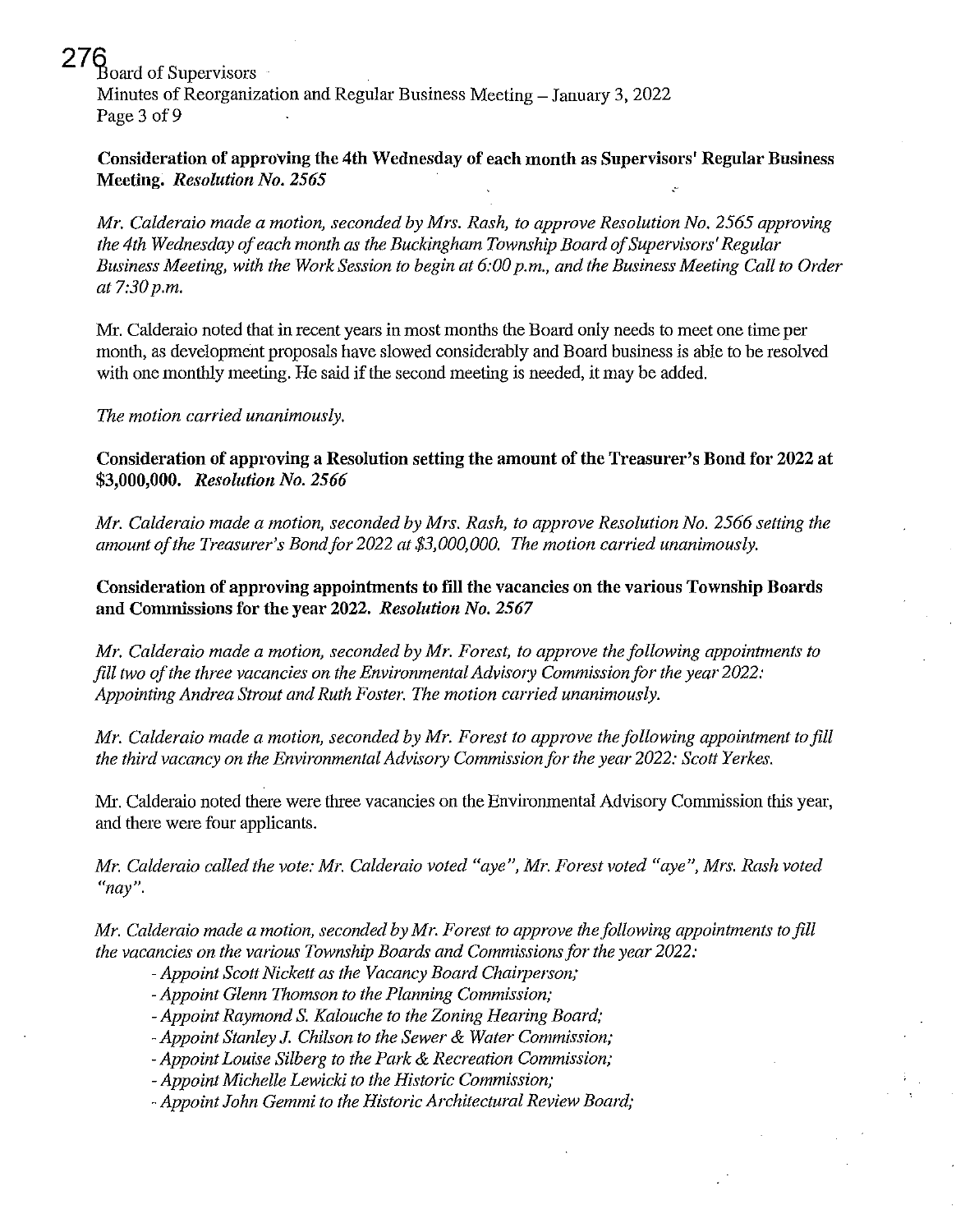Board of Supervisors Minutes of Reorganization and Regular Business Meeting – January 3, 2022 Page 4 of 9

*-Appoint Jon FOi'est, Paul Calderaio, Joseph Wicen, Scott Yerkes and Lisa Briegel Braud to the Agricultural Security Area Advisory Commission; .* 

- *Appoint Maggie Rash to the Agricultural and Open Space Preservation Committee; The motion carried unanimously.* 

### Consideration of appointing Bee, Bergvall & Co., P.C. of Warrington, Pennsylvania, to audit the 2021 fiscal affairs of the township and the township officers. *Resolution 2568*

*Mr. Calderaio made a motion, seconded by Mr. Forest, to approve Resolution 2568 appointing Bee, Bergvall & Co., P.C. of Warrington, Pennsylvania, to audit the 2021 fiscal affairs of the township and the township officers. The motion carried unanimously.* 

Consideration of approving a Resolution setting pay rates for non-uniformed township employees for the year 2022. *Resolution No. 2569* 

*Mr. Calderaio made a motion, seconded by Mr. Forest, to approve Resolution No.* 2569 *setting pay rates for non-uniformed township employees for the year 2022. The motion carried unanimously.* 

Consideration of approving a Resolution affirming the holiday schedule for Township Non-Uniformed Employees for 2022. *Resolution No. 2570* 

*Mr. Calderaio made a motion, seconded by Mr. Forest, to approve Resolution No. 2570 setting the holiday schedule for Township Non-Uniformed Employees for 2022. The motion carried unanimously.* 

### Consideration of approving a Resolution appointing an officer to provide tax certifications for the year 2022. *Resolution No. 2571*

Mr. Calderaio read aloud a statement pursuant to 65 P.S. § 1103 (j) to be filed with these minutes stating that the Tax Collector, Ann Calderaio, is his wife and could receive private pecuniary benefit or detriment by virtue of Buckingham Township's actions on Resolutions or other matters affecting the Tax Collector. For that reason, Mr. Calderaio stated he is abstaining from the consideration of, discussion of and the vote on Resolution No. 2571.

*Mr. Forest made a motion, seconded by Mrs. Rash, to approve Resolution No. 2571 appointing an officer to provide tax certifications for the year 2022. Mr. Forest called the vote: Mr. Forest voted "aye"; Mrs. Rash voted "aye". The motion carried.* 

Consideration of approving Resolution No. 2572, Replacing Resolution No. 2450, Establishing a Fee Schedule of Subdivision and Land Development, Zoning, Building and Other Fees.

*Mr. Calderaio made a motion, seconded by Mr. Forest, to approve Resolution No. 2572, Replacing Resolution No. 2450, Establishing a Fee Schedule of Subdivision and Land Development, Zoning, Building and Other Township Fees.*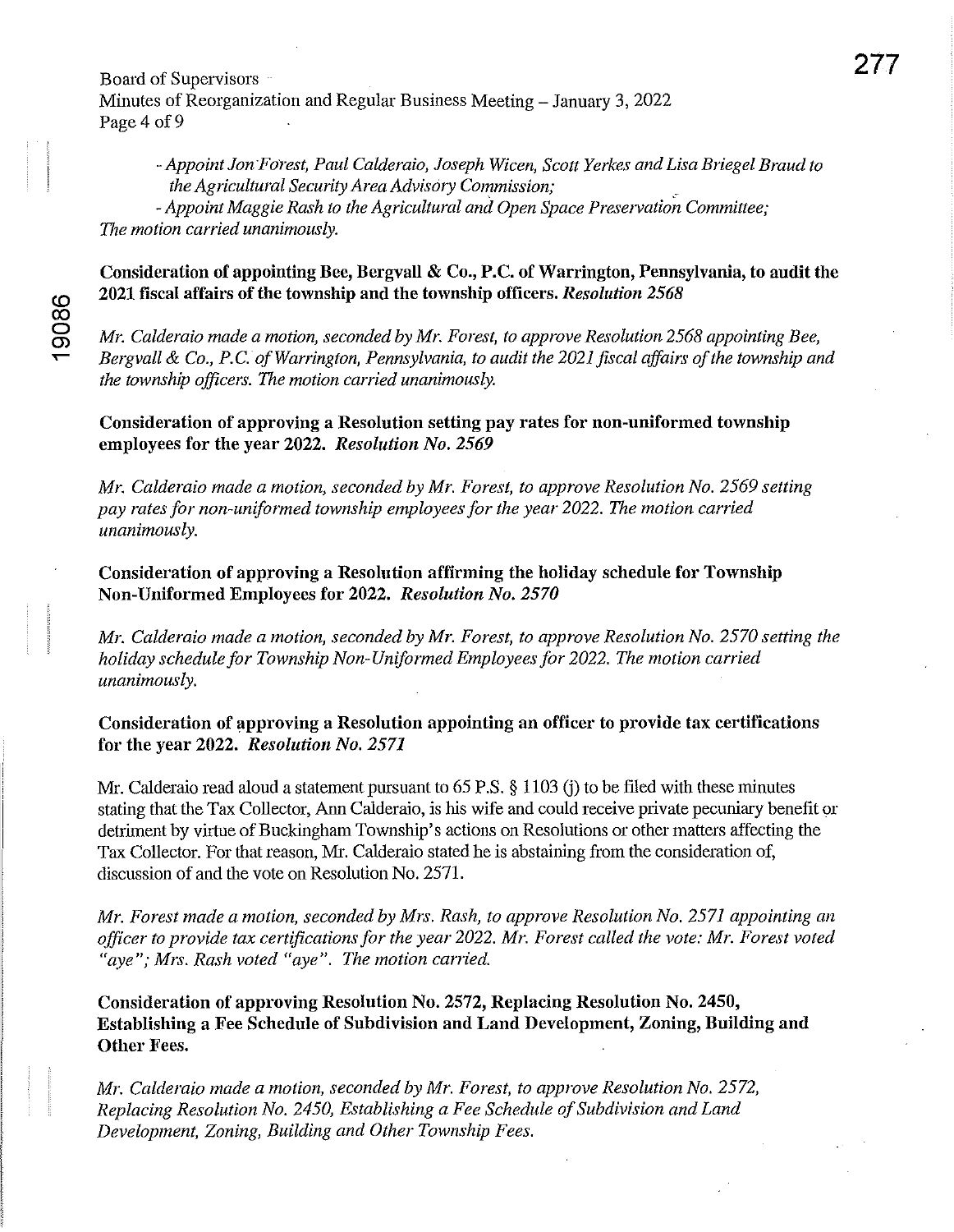278 Board of Supervisors Minutes of Reorganization and Regular Business Meeting - January 3, 2022 Page 5 of 9

Mrs. Cozza explained the building department requested consideration of increasing the charge for fence peimits from \$25 to \$50, due to the oftentimes complex review and inspection process required for the fence permits. The Board agreed to the change. .

*The motion carried unanimously.* 

## **Consideration of approving Resolution No. 2573, Re-Appointing Chief of Police.**

Mr. Calderaio made a motion, seconded by Mr. Forest, to approve Resolution No. 2573, Re-*Appointing Michael Gallagher as Chief of Police. The motion carried unanimously.* 

**Consideration of approving the Agreement between Buckingham Township and Central Bucks Emergency Medical Services for the Year 2022.** 

*Mr. Calderaio made a motion, seconded by Mr. Forest, to approve the proposed written Agreement between Buckingham Township and Central Bucks Emergency Medical Services for the Year 2022. The motion carried unanimously.* 

**Consideration of approving the Agreement between Buckingham Township and Midway Volunteer Fire Company for the term of January 15, 2022 to January 14, 2023.** 

*Mr. Calderaio made a motion, seconded by Mr. Forest, to approve the proposed Agreement between Buckingham Township and Midway Volunteer Fire Company for the term of January 15, 2022 to Janumy 14,2023. The motion carried unanimously.* 

**Consideration of approving the Agreement between Buckingham Township and Lingohocken Volunteer Fire Company for the term of January 15, 2022 to January 14, 2023.** 

*Mr. Calderaio made a motion, seconded by Mr. Forest, to approve the proposed Agreement between Buckingham Township and Lingohocken Volunteer Fire Company for the term of January 15,2022 to Janumy 14,2023. The motion carried unanimously.* 

**Consideration of approving the Agreement between Buckingham Township and Doylestown Fire Company for the term of January 15, 2022 to January 14, 2023.** 

*Mr. Calderaio made a motion, seconded by Mr. Forest, to approve the proposed Agreement between Buckingham Township and Doylestown Fire Company for the term of January* 15, *2022 to January 14,2023. The motion carried unanimously.* 

### **PAYROLL and BILL LIST**

*Mr. Calderaio made a motion, seconded by Mr. Forest, to add the following item to the agenda under "Payroll and Bill List" and to post the agenda so amended on the township's website and at the township office by the first business day following this meeting:*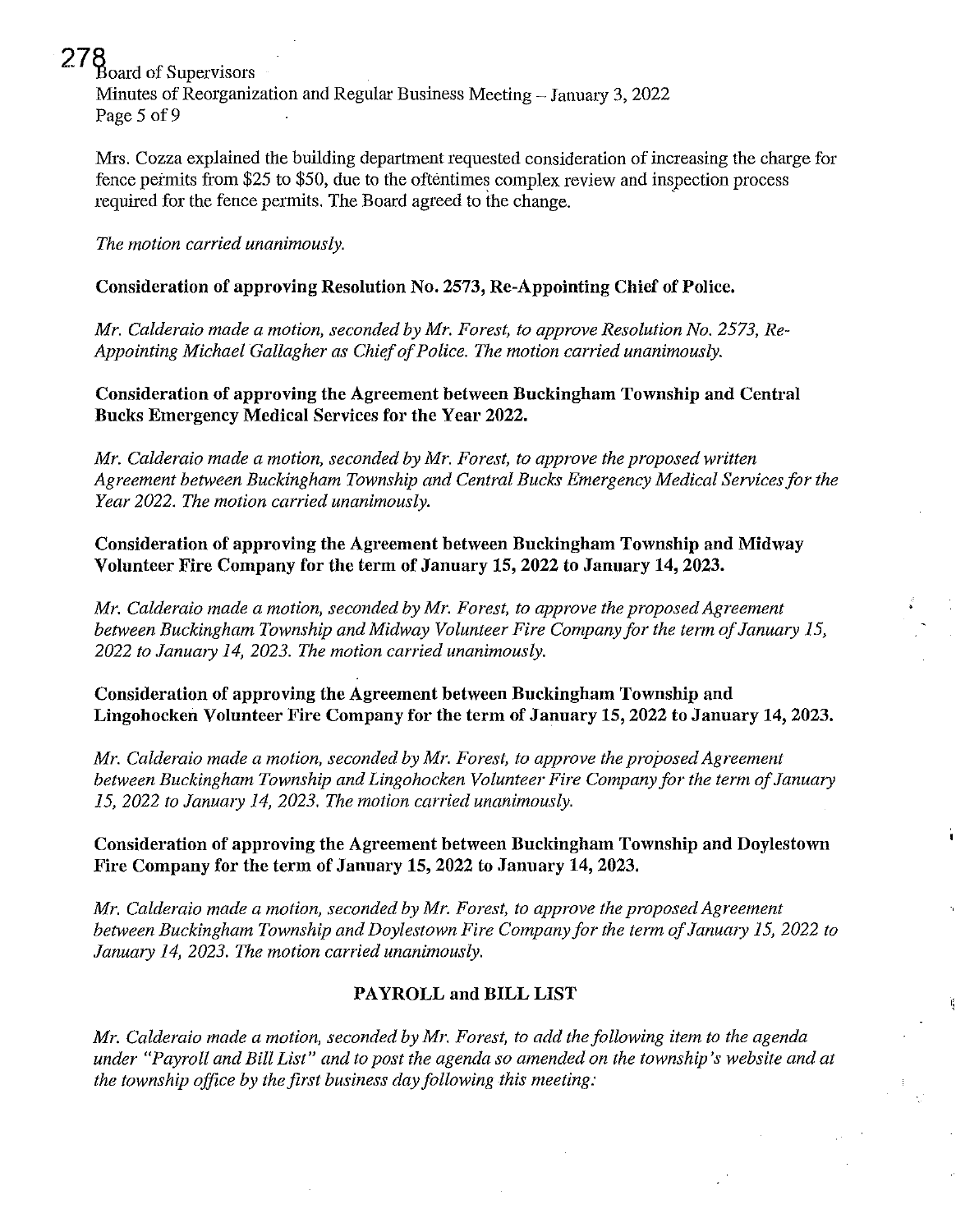Board of Supervisors Minutes of Reorganization and Regular Business Meeting - January 3, 2022 Page 6 of 9

*Consideration of approving Payment Request No.* 16, *to Premier Builders, Inc. for work completed on the Buckingham Township Water and Wastewater Department Facility* - General Contract, in the amount of \$74,367.08.

Mrs. Cozza explained the reason for the change was that the Payment Request was not received in time to be posted on the 24-hour advance agenda.

*The motion carried unanimously.* 

**""'" Consideration of approving Payment Request No. 16, to Premier Builders, Inc. for work completed on the Buckingham Township Water and Wastewater Department Facility - General Contract, in the amount of \$74,367.08.** 

*Mr. Calderaio made a motion, seconded by Mr. Forest, to approve Payment Request No.* 16, *to Premier Builders, Inc. for work completed on the Buckingham Township Water and Wastewater Department Facility* - *General Contract, in the amount of \$74,367.08. The motion carried unanimously.* 

**Consideration of approving Payroll for the week ending December 19, 2021 and the Bill List for the meeting of January 3, 2022.** 

*Mr. Calderaio made a motion, seconded by Mr. Forest, to approve Payroll for the week ending December* 19, *2021 and the Bill List for the meeting of January* 3, *2022, in the total amount of \$660,273.08. The motion carried unanimously.* 

### **MINUTES**

### **Consideration of approving draft Supervisors' Minutes of the December 14, 2021 Work Session and December 14,2021 Regular Business Meeting.**

*Mr. Calderaio made a motion, seconded by Mr. Forest, to approve, as most recently presented, the draft Supervisors' Minutes of the December 14, 2021 Work Session and December 14, 2021 Regular Business Meeting. The motion carried unanimously.* 

### **Consideration of accepting various Departmental Minutes and Advisory Body Minutes.**

*Mr. Calderaio made a motion, seconded by Mr. Forest, to acceptfor inclusion in the Township's*  records the various Departmental Minutes and Advisory Body Minutes. The motion carried *unanimously.* 

**Consideration of agreeing to the Developer's Request for an Extension of time within which to complete the Improvements as set forth in the Stormwater Facility Development Contract between Raymond J. Flynn, Tamara F. Flynn and Buckingham Township concerning, Tax Map Parcel #06-010-184 to January 7, 2023.**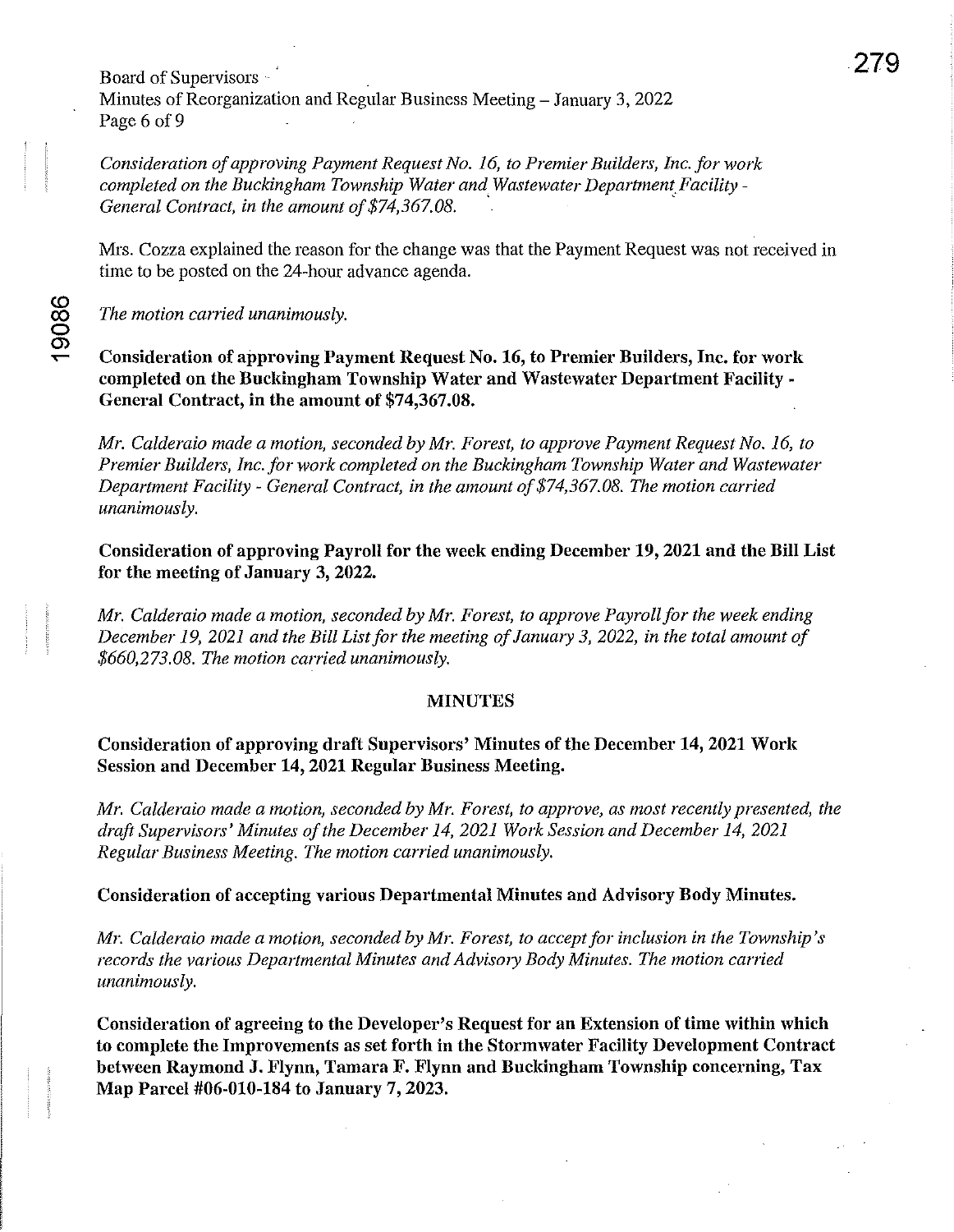280<br>Board of Supervisors

Minutes of Reorganization and Regular Business Meeting - January 3, 2022 Page 7 of 9

*Mr. Calderaio made a motion, seconded by Mr. Forest, to agree to the Developer's Request for an Extension of time within which to complete the Improvements as set forth in the Stormwater Facility Development Contract between Raymond J. Flynn, Tamara F. Flynn and Buckingham Township concerning, Tax Map Parcel #06-010-184 to January* 7, *2023. The motion carried unanimously.* 

Consideration of agreeing to the Developer's Request for an Extension of time within which to complete the Improvements as set forth in the Land Development Contract between Bucks County Airport Authority and Buckingham Township, PH1, Township File LD 2001-03A to January 14, 2023.

*Mr. Calderaio made a motion, seconded by Mr. Forest, to agree to the Developer's Requestfor an Extension of time within which to complete the Improvements as set forth in the Land Development Contract between Bucks County Airport Authority and Buckingham Township, PH1", Township File LD 2001-03A to January 14,2023. The motion carried unanimously.* 

### ESCROW RELEASES

| "Sycamore Hollow Farms"<br>(Histand Tract) – Lot $1$ ",<br>Township File SA 2010-01 | Request for Release #4 | \$5,759.89<br>recommended for release |
|-------------------------------------------------------------------------------------|------------------------|---------------------------------------|
| "Sycamore Hollow Farms"                                                             | Request for Release #4 | \$84,447.00                           |
| (Histand Tract) – Lot 2".                                                           |                        | recommended for release               |
| Township File SA 2010-01                                                            |                        |                                       |

*Mr. Calderaio made a motion, seconded by Mr. Forest, to approve Escrow Release* #4 *for "Sycamore Hollow Farms (Histand Tract) – Lot 1, Township File SA 2010-01 in the amount of \$5,759.89. The motion carried unanimously.* 

*Mr. Calderaio made a motion, seconded Mr. Forest, to approve Escrow Release* #4 *for "Sycamore Hollow Farms (Histand Tract)* - *Lot* 2, *Township File SA 2010-01 in the amount of\$84,447.00. The motion carried unanimously.* 

### ADDITIONAL BUSINESS / MANAGER'S ITEMS

Mr. Calderaio announced the next Board of Supervisors Worl, Session and Regular Business Meeting meetings are scheduled on January 26, 2022, beginning at 6:00 p.m.

Consideration of approving the quote for dead tree removal at The Ridings Spray Site to Warwick Tree Service in the estimated amount of \$52,000.00.

*Mr. Calderaio made a motion, seconded by Mr. Forest, to approve the quote for dead tree removal at The Ridings Spray Site to Warwick Tree Service in the estimated amount of \$52,000.00.* 

Mr. Forest explained this is a maintenance item to remove the dead trees from the township spray field behind The Ridings subdivision.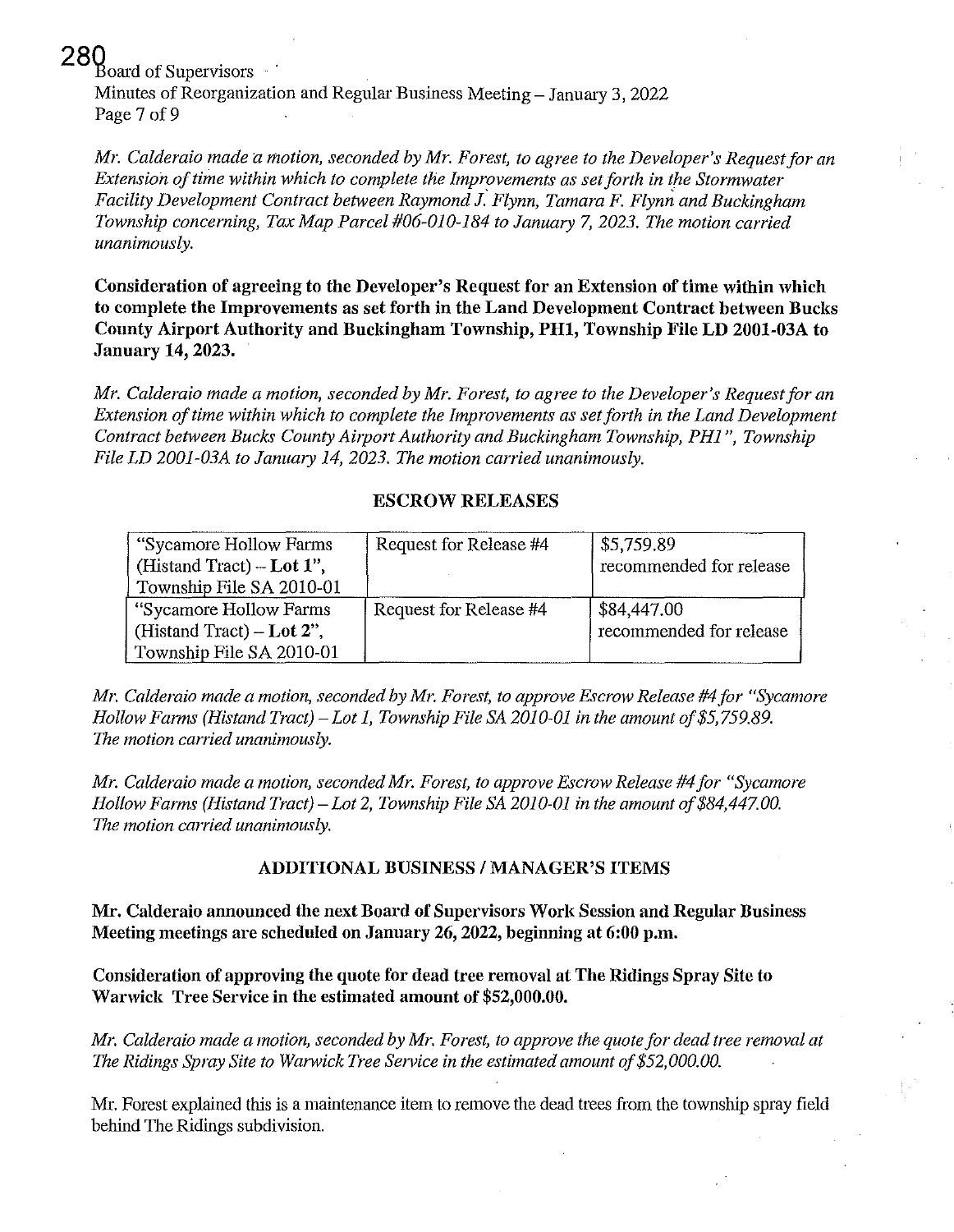Board of Supervisors  $\cdot$ Minutes of Reorganization and Regular Business Meeting - January 3, 2022 Page 8 of 9

*The motion carried unanimously.* 

*Mr. Calderaio made a motion, seconded by Mr. Forest, to add the following item to the agenda under "Additional Business* / *Manager's Items" and to post the agenda so amended on the township's website and at the township office by the first business day following this meeting:* 

Consideration of approving the Purchase Order to James O'Neill Masonry LLC in the amount of \$18,600.00 for bridge repairs.

Mrs. Cozza explained the reason for the change was that the Purchase Order was not received in time to be posted on the 24-hour advance agenda.

*The motion carried unanimously.* 

Consideration of approving the Purchase Order to James O'Neill Masonry LLC in the amount of \$18,600.00 for bridge repairs.

*Mr. Calderaio made a motion, seconded by Mr. Forest, to approve the Purchase Order to James O'Neill Masonry LLC in the amount of\$18, 600. 00 for bridge repairs.* 

Mrs. Cozza explained bridge repairs are needed for the small bridge located by the Kirk Farm, as was discussed during previous work sessions. She said the township was searching for a mason to make the repairs, and received a quote from James O'Neill Masonry LLC which actually is lower than other quotes that had been received, so the township cancelled the previous purchase order.

*The motion carried unanimously.* 

*Mr. Calderaio made a motion, seconded by Mr. Forest, to adjourn the meeting at 6:09 p.m. The*   $motion$  *carried unanimously.* 

Approved by the Board of Supervisors on the 26<sup>th</sup> day of January, 2022.

Buckingham Township Board of Supervisors

Jon Forest, Vice-Chairman<br>*Maggil Reste* Maggie *Rdsh*, Member

Attest:

Dana S. Cozza, Secreta

*Minutes respectfully submitted by Lori Wicen.*